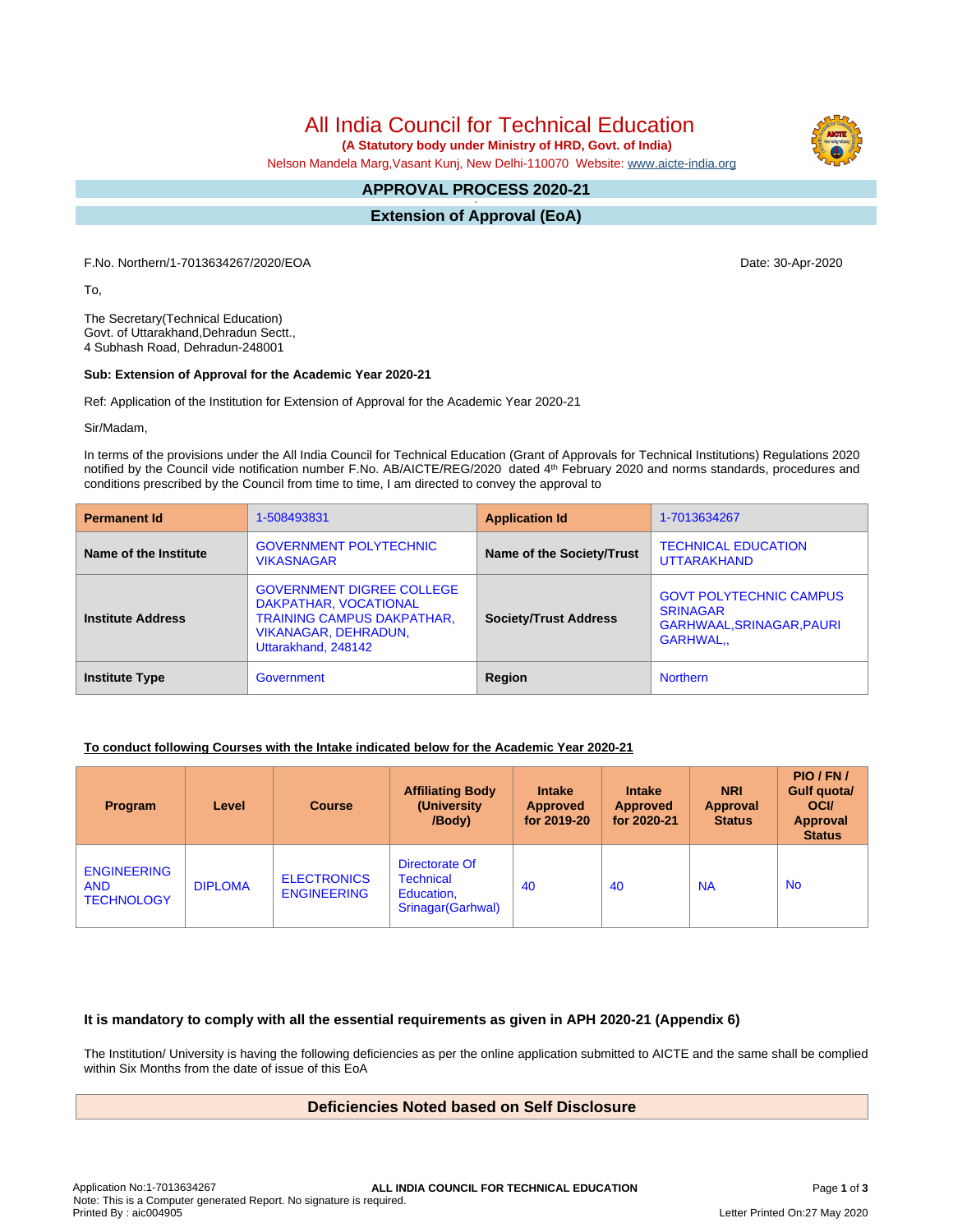| <b>Deficiency</b>                                          |  |  |  |  |  |  |
|------------------------------------------------------------|--|--|--|--|--|--|
| 1. Instructional Area - ENGINEERING AND TECHNOLOGY-Diploma |  |  |  |  |  |  |
| Yes                                                        |  |  |  |  |  |  |
| Yes                                                        |  |  |  |  |  |  |
| 2. Instructional Area Common Facilities                    |  |  |  |  |  |  |
| Yes                                                        |  |  |  |  |  |  |
| Yes                                                        |  |  |  |  |  |  |
|                                                            |  |  |  |  |  |  |

**\***Please refer Deficiency Report for details

# **Important Instructions**

- 1. The State Government/ UT/ Directorate of Technical Education/ Directorate of Medical Education shall ensure that 10% of reservation for Economically Weaker Section (EWS) as per the reservation policy for admission, operational from the Academic year 2020-21 is implemented without affecting the reservation percentages of SC/ ST/ OBC/ General. However, this would not be applicable in the case of Minority Institutions referred to the Clause (1) of Article 30 of Constitution of India. Such Institution shall be permitted to increase in annual permitted strength over a maximum period of two years beginning with the Academic Year 2020-21
- 2. The Institution offering courses earlier in the Regular Shift, First Shift, Second Shift/Part Time now amalgamated as total intake shall have to fulfil all facilities such as Infrastructure, Faculty and other requirements as per the norms specified in the Approval Process Handbook 2020-21 for the Total Approved Intake. Further, the Institutions Deemed to be Universities/ Institutions having Accreditation/ Autonomy status shall have to maintain the Faculty: Student ratio as specified in the Approval Process Handbook. All such Institutions/ Universities shall have to create the necessary Faculty, Infrastructure and other facilities WITHIN 2 YEARS to fulfil the norms based on the Affidavit submitted to AICTE.
- 3. In case of any differences in content in this Computer generated Extension of Approval Letter, the content/information as approved by the Executive Council / General Council as available on the record of AICTE shall be final and binding.
- 4. Strict compliance of Anti-Ragging Regulation: Approval is subject to strict compliance of provisions made in AICTE Regulation notified vide F. No. 373/Legal/AICTE/2009 dated July 1, 2009 for Prevention and Prohibition of Ragging in Technical Institutions. In case Institution fails to take adequate steps to Prevent Ragging or fails to act in accordance with AICTE Regulation or fails to punish perpetrators or incidents of Ragging, it will be liable to take any action as defined under clause 9(4) of the said Regulation.

**Prof.Rajive Kumar Member Secretary, AICTE**

Copy to:

- **1. The Director Of Technical Education\*\*, Uttarakhand**
- **2. The Principal / Director,** GOVERNMENT POLYTECHNIC VIKASNAGAR Government Digree College Dakpathar, Vocational Training Campus Dakpathar, Vikanagar,Dehradun, Uttarakhand,248142
- **3. The Secretary / Chairman,** GOVT POLYTECHNIC CAMPUS SRINAGAR GARHWAAL SRINAGAR,PAURI GARHWAL ,

#### **4. The Regional Officer,** All India Council for Technical Education Govt. Polytechnic Campus Adjoining Directorate of Technical Education Vikas Nagar, Kanpur-208 002, Uttar Pradesh